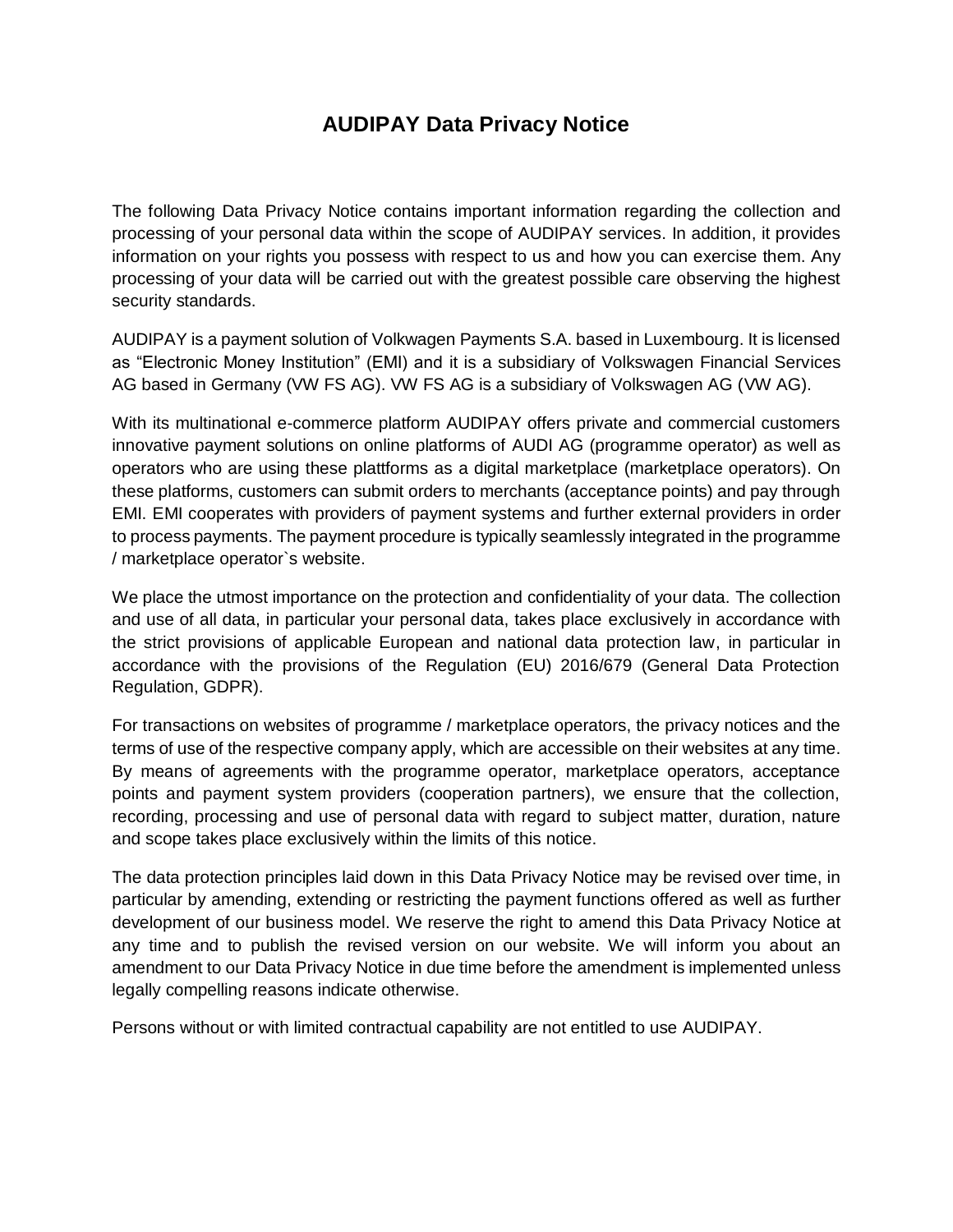Following we would like to inform you about data we collect in the context of our offered payment features as well as data we receive from our cooperation partners and for which purpose this data is processed by us.

We recommend that you read this Data Privacy Notice carefully, download and save it on your personal device.

### **Controller**

Controller according to applicable data protection provisions is

Volkswagen Payments S.A.

19-21 route d'Arlon

Serenity Building – Bloc D

L 8009 Strassen

Luxembourg

We appointed a Data Protection Officer who ensures the adherance to our high data processing standards. If you have any questions regarding data protection, please contact our Data Protection Officer:

Volkswagen Payments S.A.

19-21 route d'Arlon

Serenity Building – Bloc D

L-8009 Strassen

Luxembourg

Email: DataProtectionVWFSLUX@vwfs.com

#### **Object of data processing**

Using our payment features, personal data, i.e. personal details, payment data and usage data, is collected and processed depending on the payment process. In this context, we sometimes receive data from the programme operator as well as from risk management partners and credit agencies. This data is transferred in encrypted form. Personal data is considered any information relating to an identified or identifiable natural person. The data we process includes:

 Personal details such as first and last name, title, address, date of birth, user name and password (log in data), contact information such as (mobile) phone number and e-mail address (contact data) as well as information on place of birth, citizenship, occupation and income as well as identity documents, e.g. ID card number (further personal data);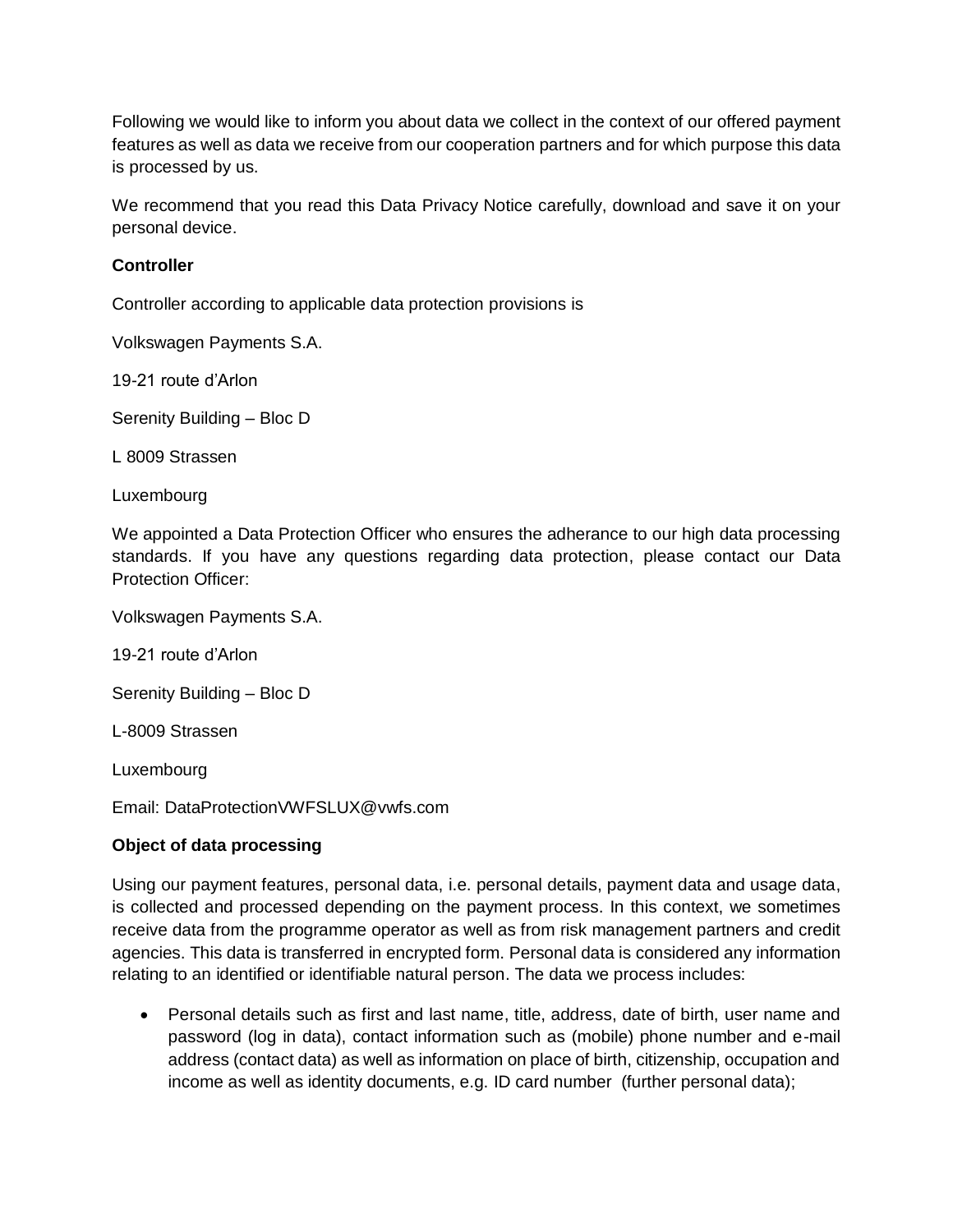- Payment data: Such (personal) data required to process payment transactions, hence order data such as shop name and reference key, shopping cart details, amount to be paid and currency as well as billing and delivery address, payment transaction data such as amount to be paid and currency, number, date and time of a payment as well as credit card and bank connection details such as account holder, account type, account number, validity date as well as verification code of a credit card and bank account details (provider, IBAN, BIC);
- Usage data: Such (personal) data, either collected automatically when using our services or forwarded to us by the programme operator (see annex) when processing a payment. This includes, (i) technical and device related interaction data such as your IP-address, device identification (so-called device fingerprint / device ID), functional and web tracking data, as well as data about log-in behaviour and the use of website as well as (ii) geographical usage data such as location-based interaction data.

Nature, scope and configuration of data processing depend on the payment function offered by us and our cooperation partners and chosen by the customer in individual cases. Here are to distinguish:

- The completion of a transaction via a so-called guest payment. In this case, the customer does register neither with the EMI, nor with the programme operator, but merely provides his log-in data and contact information to the programmeplace operator for a single transaction. Only individual paymet data as well as potentially further personal data is collected and processed by EMI and only individual payment data is processed to complete the transaction.
- The completion of a transaction after registration of the customer with the programme operator, in which log-in, contact and payment data of the customer is stored for subsequent transactions by the programme operator. No registration of the customer with EMI takes place. Only individual payment data as well as potentially further personal data is collected and processed by EMI and only individual payment data is processed to complete the transaction.
- The completion of a transaction after registration of the customer with the programme operator and EMI, in which the log-in, contact and payment data of the customer is stored for subsequent transactions in his digital EMI customer account. EMI uses payment data and further personal data also to conduct it's own risk management.
- The completion of a transaction by means of an electronic money account (wallet) in which, after the customer has registered with EMI, in which the log-in, contact and payment data of the customer is stored for subsequent transactions in his digital EMI customer account and a digital account is kept for the customer and electronic money (emoney) is credited, withdrawn and used as currency for orders. Transactions are processed via e-money accounts of customers, marketplace operators and acceptance points. EMI uses payment data, further personal data and usage data also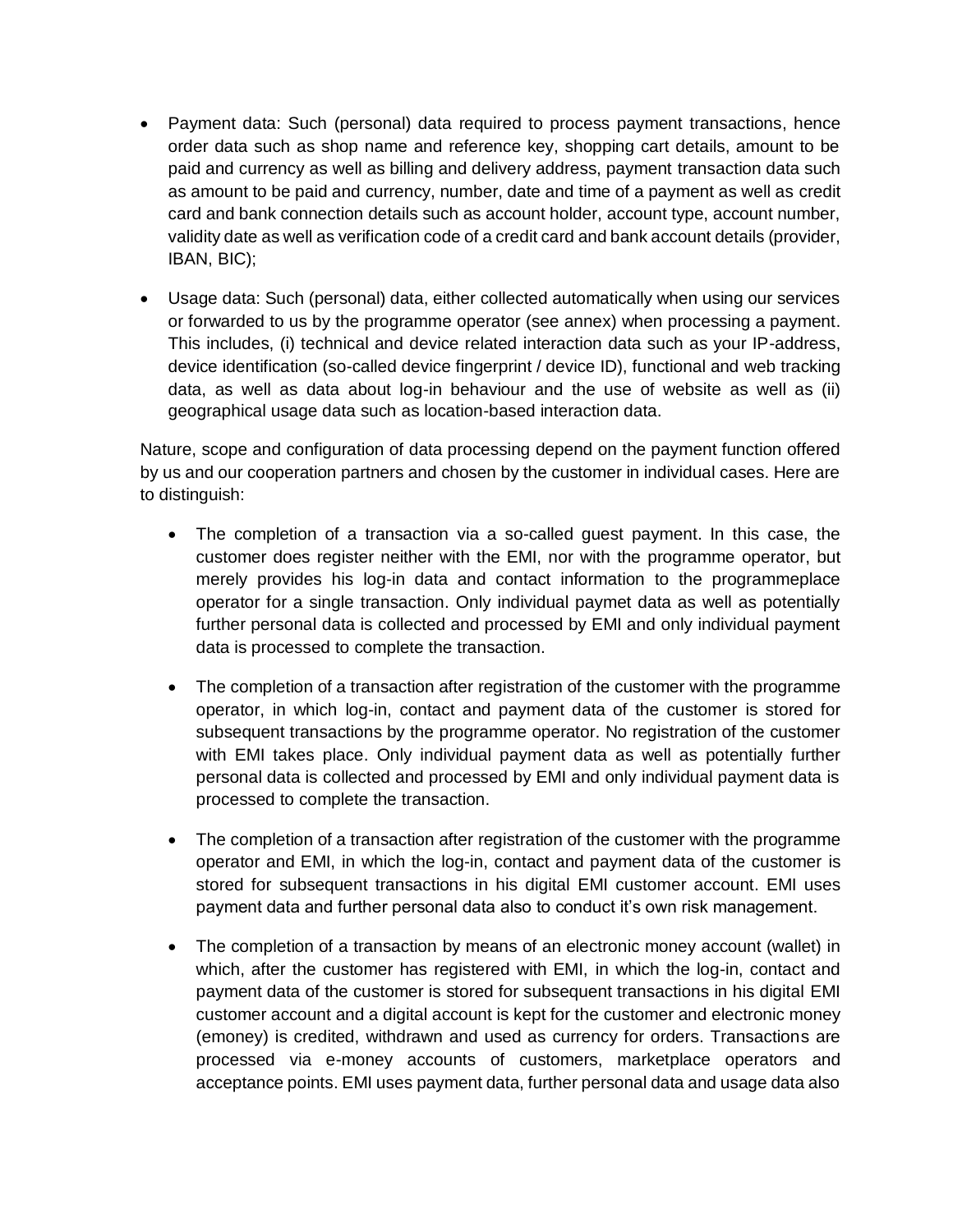to conduct it's own risk management and to contunuelsy fulfill it's due diligence obligations.

We would like to point out that the available functional scope of AUDIPAY may be limited depending on different parameters such as the scope of services offered by the respective programme / marketplace operator, your place of residence or registered office or the location of access to our services.

#### **Automated processing**

When accessing our services and the websites of our partners, your Internet browser automatically transfers certain usage data as part of its normal functioning. This includes, inter alia:

- IP address
- Device fingerprint /device ID

Furthermore, due to the usage of cookies and tracking technologies we automatically receive certain data being transmitted by your internet browser.

When using our websites, cookies are stored on your computer. The term refers to small text-files that are placed in the buffer storage of your browser. These text-files enable our websites to remember your preferences and actions for a limited timeframe. All cookies used by us are necessary for the operation of our websites and therefore being refered to as functional cookies, whose application you cannot reject, if you want to make use of our services.

On the basis of Art. 6 para. 1 lit. f) GDPR we apply session-cookies as well as permanent-cookies. Session-cookies are automatically deleted when your session is ended referring to the moment you close your browser or perform a log-out. Permanent-cookies are automatically deleted after an individually defined period. Our cookies serve the purpose of providing you with functions and services as well as preventing misuse of your data and fraud attempts. More specifically we use cookies for the following purposes:

- Authorisation: A permanent cookie that is deleted one hour after the beginning of the authorisation procedure.
- Prevention of fraud: A session-cookie that is deleted after the conclusion of each individual process (i.e. completition of payment).
- Usage of payment data: A session-cookie that is deleted with closing of the browser.

Other tracking tools or cookies than the aforementioned are not applied. Your browser usually allows you to manage your cookies in the browser-settings and, for example, to disable, manually delete or block certain cookies. Further information can be found using the help function of your browser. However, we want to point out that the deactivation of cookies might have a negative impact on the usability of our websites.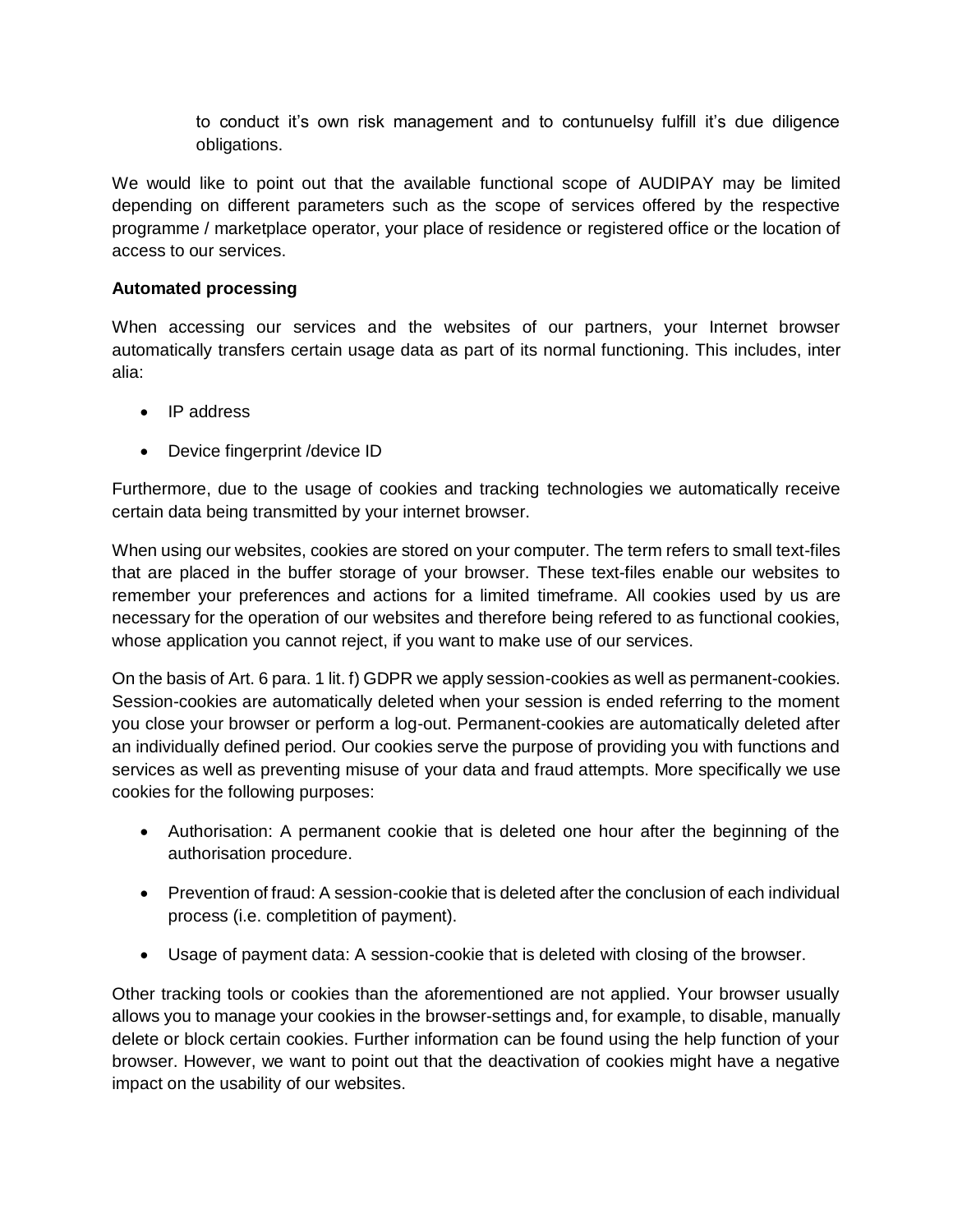The collection of usage data, function and web tracking data as well as data regarding log-in behavior initially takes place without assignment to a person for the purposes of troubleshooting and optimization of the user interface, which are described below in more detail, on the legal basis specified therein. An evaluation of the data by means of so-called user profiles will take place exclusively in pseudonymised form, in particular by means of so-called hashing. We reserve the right to ask for your consent in this regard.

# **Purpose and legal basis of data processing**

We use the data processed by us in order to provide our customers with our payment features and to carry out and improve our services. The processing of personal data of our customers takes place for the following purposes and serves the fulfilment of our contractual obligations with our customers and cooperation partners or to perform the contract as well as to be compliant with legal provisions and, if necessary, other specifically named legitimate interests. In detail the following data is collected:

- Your log-in data, contact data and further personal data as well as potentially further individual payment data for the purpose of your registration and, if applicable, the creation of a customer account with EMI after validation of the log-in data and confirmation of your identity as well as verification of the information and contact information provided by you. This is necessary to fulfil our contractual obligations with you (Art. 6 para. 1 sent. 1 lit. b) GDPR) and also serves our legitimate interest in the identification of our contractual partners and your interest in an effective access restriction to your customer account (Art. 6 para. 1 sent. 1 lit. f) GDPR);
- Your payment data to process the payment transaction, referencing the transaction and thus fulfilment of our contractual obligations under the contracts concluded with you, thus to provide you with our service to pay at programme / marketplace operators and acceptance points and if necessary to claim reimbursement (Art. 6 para. 1 sent. 1 lit. b) GDPR);
- Your personal details and contact data to contact you during the ongoing contractual relationship, provided that this is necessary for its performance (Art. 6 para. 1 sent. 1 lit. b) GDPR), as well as for marketing purposes, provided that this meets our legitimate interests (Art. 6 para. 1 sent. 1 lit. f) GDPR) as well as, if necessary, on the basis of a separately obtained consent (Art. 6 para. 1 sent. 1 lit. a) GDPR);
- Your log-in and payment data for automated verification of the payment options available to you (credit card and direct debit). In this process, the means of payment you have specified are only verified. A credit assessment or scoring does not take place. This is necessary to perform the contract, as we need to check which payment options can be offered to you (Art. 6 para. 1 sent. 1 lit. b) GDPR).
- Your log-in data as well as payment and other usage data, for
	- o risk management, that is to execute risk analysis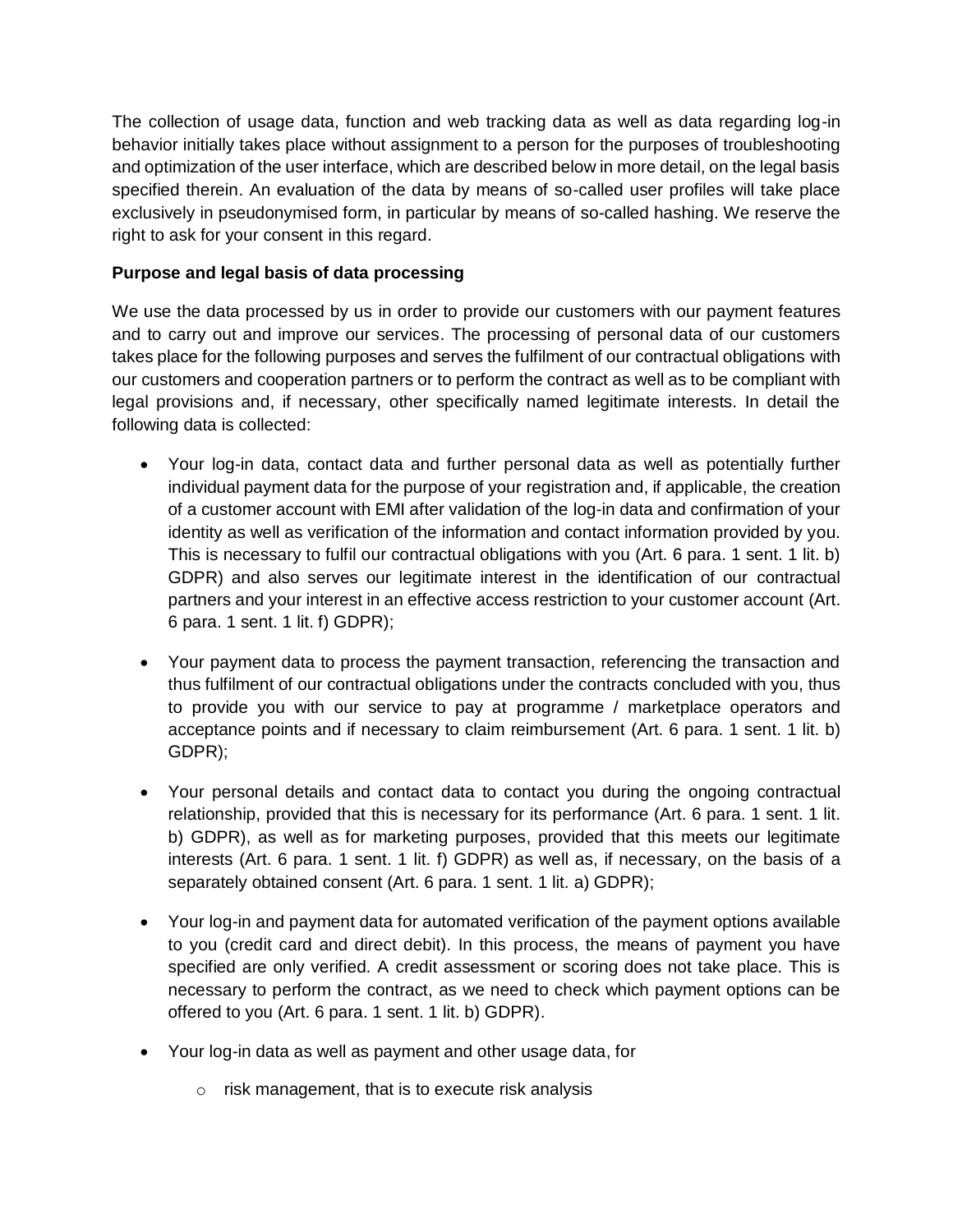- o minimize risk of fraud as well as
- o fraud prevention and
- o to avoid abusive or incorrect use of our payment features

This serves to be compliant with legal provisions that we as a Electronic Money Institution are subject to (Art. 6 para. 1 sent. 1 lit. c) GDPR) and our legitimate interest in preventing risks that may arise as a result of abusive or incorrect use by us and our contractual partners (Art. 6 para. 1 sent. 1 lit. f) GDPR). For fraud prevention and risk management, we use the services of risk management partners and credit agencies, which may vary depending on your location;

- Your personal details, payment and usage data, to the extent necessary to comply with legal obligations, in particular tax, bank and money-laundering regulations as well as accounting regulations (Art. 6 para. 1 sent. 1 lit. c) GDPR);
- Your log-in and usage data for internal processes including troubleshooting, performance of data analysis and internal testing, statistical purposes and development of software solutions in this context, to provide a flawless and failure-free service and therefore to be able to fulfil our contractual duties in the best way possible (Art. 6 para. 1 sent. 1 lit. b) GDPR and Art. 6 para. 1 sent. 1 lit. f) GDPR);
- Your usage data, specifically technical and device-related data such as browser and system settings in order to ensure our legitimate interest in optimising the user interface and ensuring that information for you and the devices you use are displayed as optimally as possible (Art. 6 para. 1 sent. 1 lit. f) GDPR). This also serves the purpose of providing a flawless and failure-free service and therefore to be able to fulfil our contractual duties in the best way possible (Art. 6 para. 1 sent. 1 lit. b) GDPR);
- Log-in data, payment and usage data for the following purposes:
	- $\circ$  Continuous improvement of our services in order to be able to offer you a service tailored to your needs also in the future, i.e. to be able to fulfil our contractual obligations in the best way possible (Art. 6 para. 1 sent. 1 lit. b) GDPR). This also serves our legitimate interest in keeping our offer up to date (Art. 6 para. 1 sent. 1 lit. f) GDPR);
	- o Business development and exploration of future business opportunities, for example by improving risk models and developing new products, functions and services, as far as our legitimate interests outweigh (Art. 6 para. 1 sent. 1 lit. f) GDPR) or as far as you have given us your consent (Art. 6 para. 1 sent. 1 lit. a) GDPR). We will use your data for the above purposes only when rendered anonymous and in aggregated form, so that a conclusion on your person is excluded.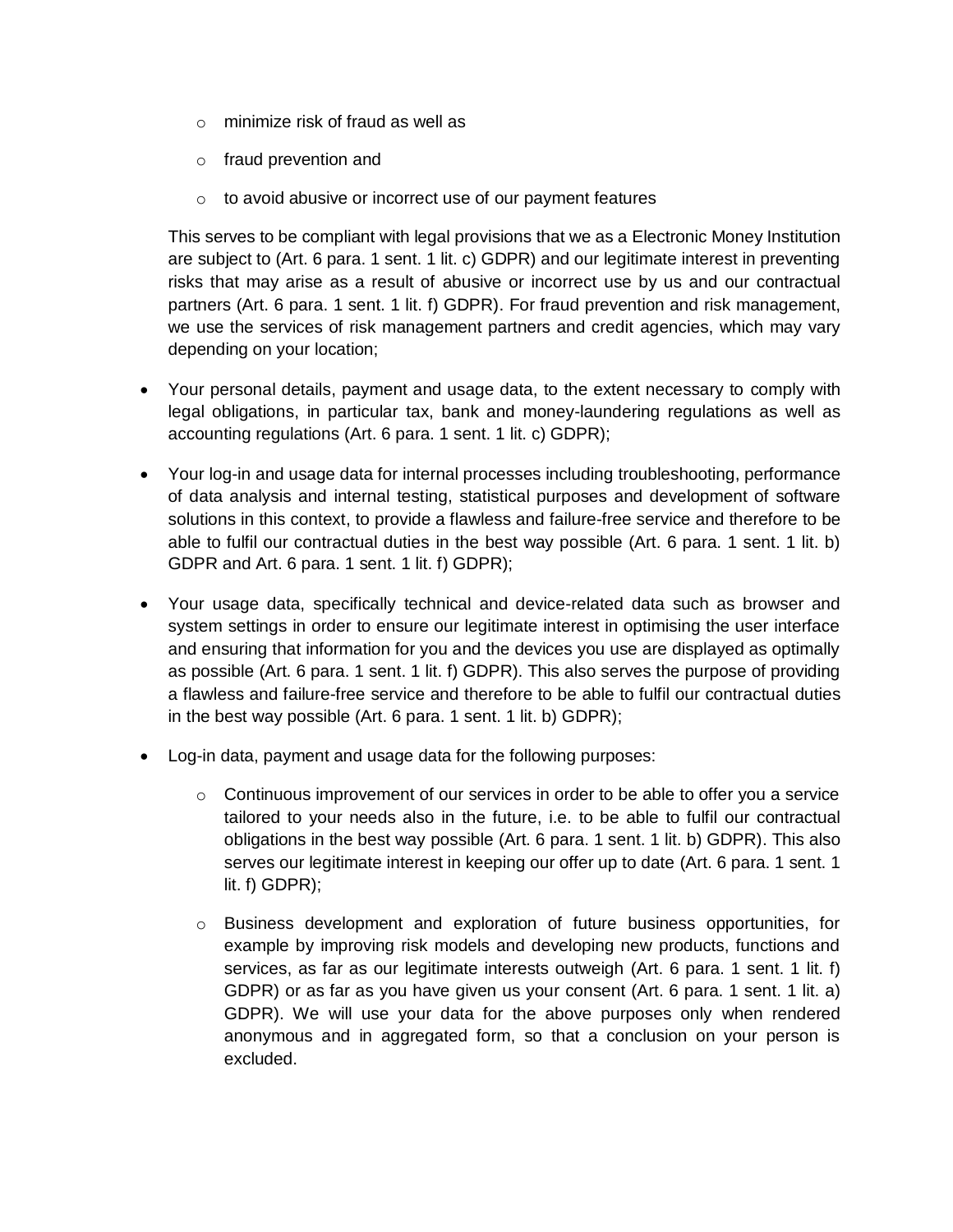If we carry out personal analyses of data in addition to the above, this will be done in accordance with the respective applicable data protection regulations. In particular, we will inform you about appropriate changes in the purpose of data processing and – if required by data protection law – will ask you for a corresponding consent.

### **Data processing for advertising purposes and with consent**

We may also use your postal and e-mail address to send you relevant information about used and similar services, and to conduct customer satisfaction surveys (processing for marketing purposes, provided that this – as described above – meets our legitimate interests, Art. 6 para. 1 sent. 1 lit. f) GDPR). If you have given us your **consent**, we may also use other information collected by us and transmitted to us for the aforementioned purpose. If you do not wish to receive this communication, you can withdraw a consent granted for this purpose at any time and submit your withdrawal to the address mentioned under "Contact" or an online contact option specified there. We will point this out to you again via customer communication in each individual case.

Provided that the data processing envisaged by us goes beyond legal requirements as well as the fulfilment of the purpose of the contract and provided that there is no predominant legitimate interest on our part, we reserve the right to ask you for your **consent**. In this case scope and purpose of the data processing arise from the respective declaration of consent (Art. 6 para. 1 sent. 1 lit. a) GDPR).

You have the right to withdraw your consent to the processing of your data for purposes beyond the performance of our services and legal obligations at any time, and you may explain your withdrawal to the address specified under "contact" or an online contact option specified there. The withdrawal of **consent** does not affect the legality of the processing carried out on until the time of the withdrawal.

# **Right of objection**

**Furthermore, we would like to point out your right of objection in accordance with Art. 21 para. 1 and 2 GDPR, pursuant to which you may object to the processing of your data, especially if it is used by us for purposes of direct marketing (this also applies to profiling, provided that it is associated with such direct advertising) or if there are grounds relating to your particular situation that contradict the data processing. In the latter case, the right of objection only exists if the data processing is based on a balance of interests (i.e. pursuant to Art. 6 para. 1 sent. 1 lit. f) GDPR). If you object to purposes of direct marketing, your personal data will no longer be processed for these purposes. In other cases of legitimate objection, we do not process your personal data any further, unless we can demonstrate legally binding legitimate grounds that outweigh your interests, rights and freedoms, or unless the processing serves the purpose of enforcing, pursuing defending legal claims.**

**Transfer of data and access rights**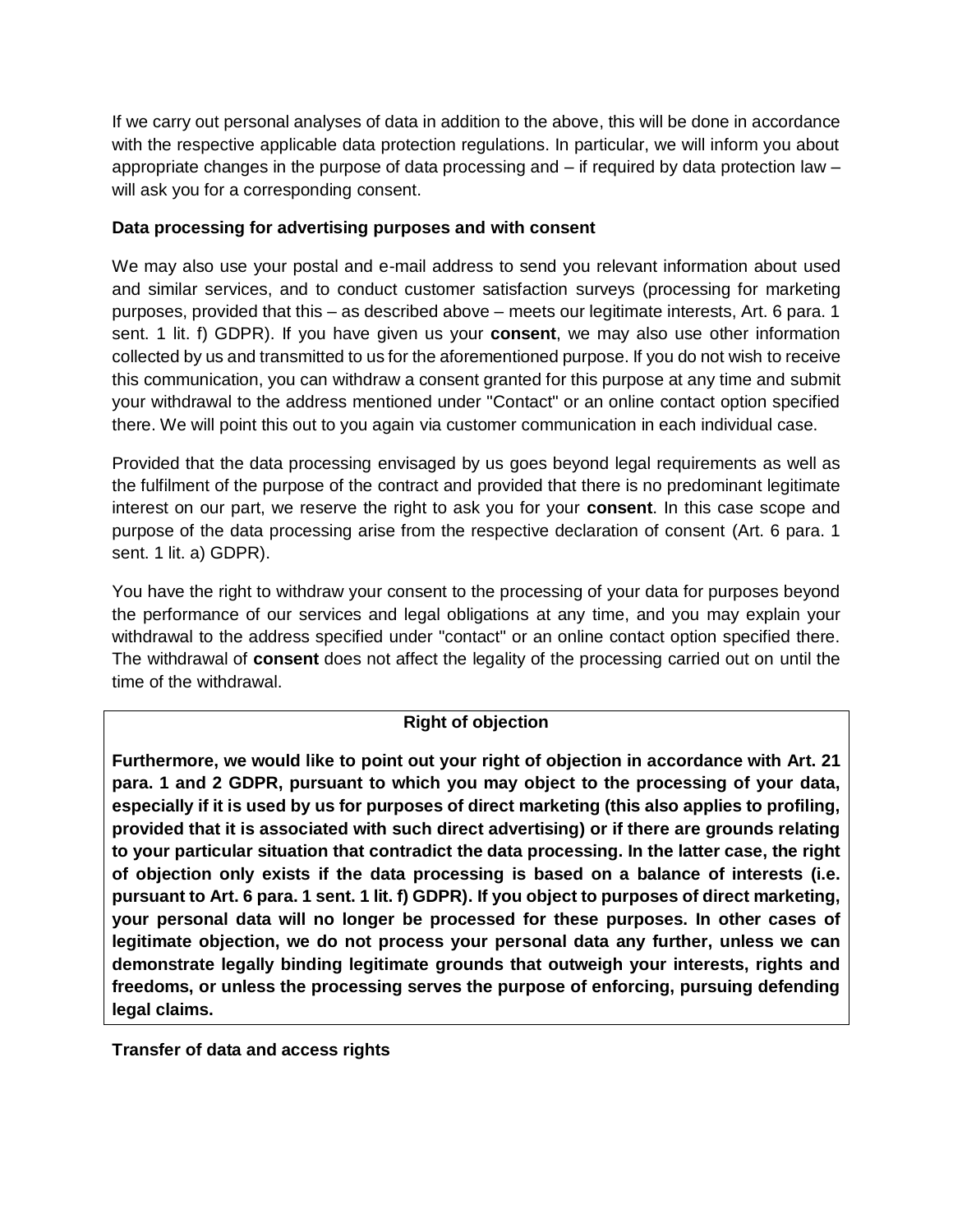For the fulfillment of contracts that customers have concluded via the websites of programme / marketplace operators with these or with acceptance points, the personal details, payment and usage data that are entered there are forwarded to us for the aforementioned purposes, in particular to perform the selected payment feature and to be able to complete the payment process.

Conversely, data that is provided to us by customers regarding the completion of payment processes is passed on to the respective cooperation partners, provided that it is necessary for the fulfilment of the contract. Specifically, information about the customer`s payment transactions is communicated to the respective acceptance points that are involved in a transaction in order to facilitate the execution of the ordering process.

We will take appropriate legal, technical and organizational measures to ensure that your information is always treated securely and that a level of protection that complies with our high data protection standards is maintained when transmitting your data to cooperation partners, customers and selected third parties.

A mutual data transmission takes place in particular between us and:

- Our Customers, to fulfil contractual obligations with you or for any other purpose described in this Data Privacy Notice;
- The programme operator, to fulfil contractual obligations with our customers or for other purposes described in this Data Privacy Notice (see Annex 1);
- Marketplace operators, to fulfil contractual obligations with our customers or for other purposes described in this Data Privacy Notice (see Annex 2);
- Acceptance points, therefore online merchants, where costumers have made purchases as far as the transmission of your data to them is necessary for the execution, administration and reclamation of your order;
- Payment providers, if payment transactions are processed on the customer's request via the payment methods offered by these companies (see Annex 3);
- Risk management partners for the purpose of verifying the identity and determining the risk profile of our customers, in particular if a customer has chosen payment methods that require such verification (see Annex 4). Depending on the country in which customers use our payment functions, a limited review of the risk profile may also be carried out prior to selecting a payment method in order to be able to offer the customer a customized payment overview of the payment options;
- Authorities and other public bodies, such as law enforcement agencies, tax and fiscal authorities, as well as third parties who may have been harmed, provided that we are legally obligated to transmit data or if customers have given us their **consent** to do so. In particular, as an Electronic Money Institution, we are obligated to cooperate with the relevant authorities and to share requested data with them to combat tax crime, money laundering and terrorist financing.

It is possible that the structure of our company may change, for example by changing its legal form, establishing, purchasing or selling subsidiaries, company shares or parts of the company.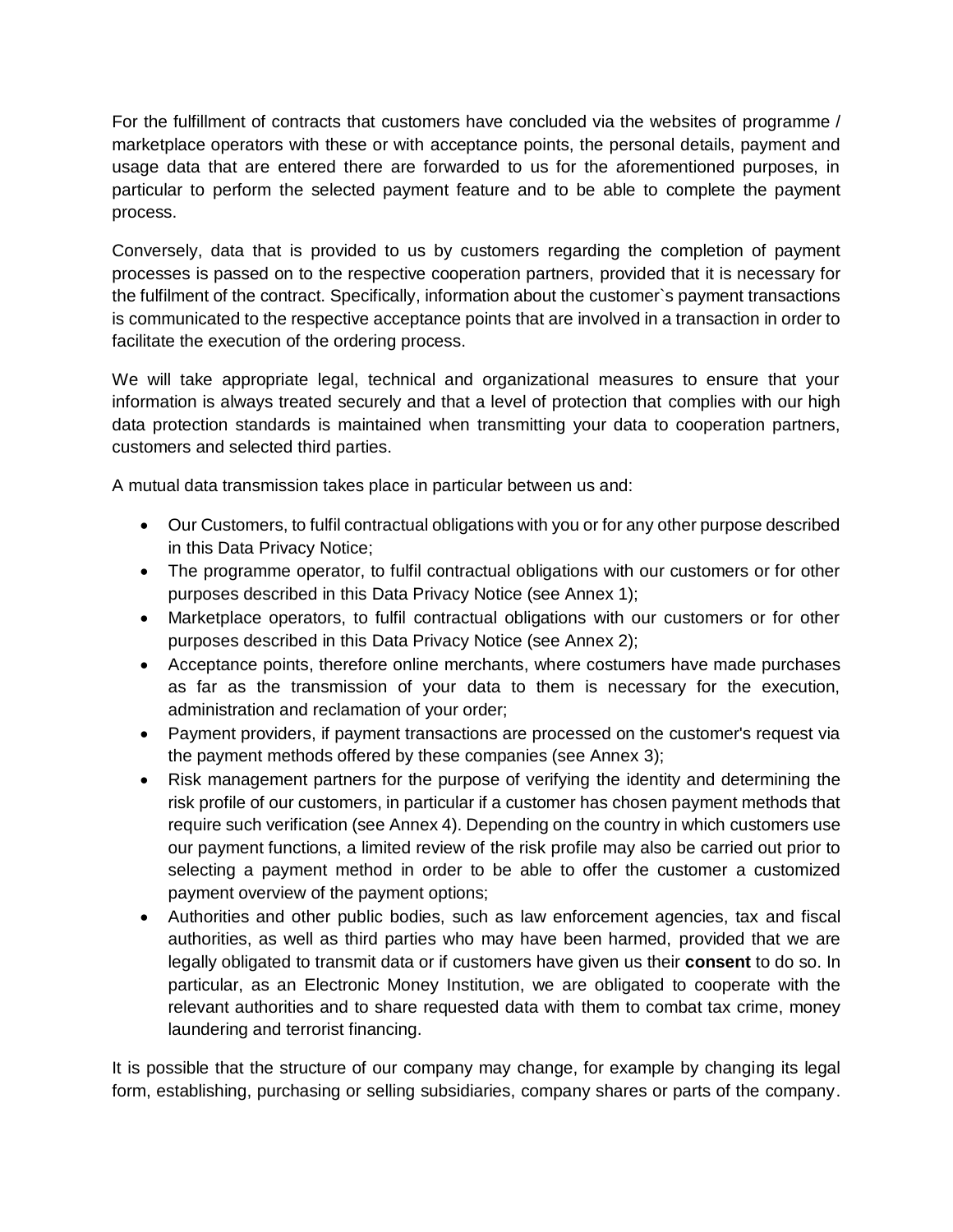In the event of transactions, data of customers and cooperation partners, which may include personal data, will be transmitted to parties of the transaction, in particular potential purchasers and sellers and their consultants in accordance with the data protection regulations regarding the protection of the legitimate interest on the side of the company owner (Art. 6 para. 1 sent. 1 lit. f) GDPR).

If we disclose personal data to third parties to the extent described above, we ensure that it is done in accordance with this Data Privacy Notice and European and national data protection regulations. We will never sell or otherwise transfer personal data to third parties unless you have given us your explicit **consent** to do so.

We engage further external service providers (see Annex 5) in the areas of payment processing, risk assessment and management, dunning, billing, debtor management, accounting, auditing and account information and payment services, as a so-called data processors. We will always carefully select and regularly review these service providers to ensure compliance with our strict data protection requirements and the protection of your privacy. Service providers engaged by us may only use your data for the purposes specified by us and exclusively in accordance with this privacy notice and in accordance with applicable data protection regulations.

# **Determination of responsibilities**

In general, EMI and its cooperation partners process your personal data in connection with the payment solution AUDIPAY separately from each other. Provided that, while collecting your data (i.e. log-in data, contact data and individual payment data and, if applicable, further personal data) for the first time, due to the linking of the payment solution AUDIPAY provided by EMI with the user interface ("Front-end") of the programme operator EMI and programme operator share responsibility in all four payment methods, EMI and the respective programme operator have defined and documented in an agreement how they separate their responsibilities from each other.

Pursuant to the agreement concluded between EMI and the programme operator, the duties to provide information are jointly exercised in accordance with Art. 13 and 14 GDPR. Therefore, you will receive a Data Privacy Notice from both the EMI and the programme operator. The programme operator will make the EMI statement available on its website and will allow it to obtain consent, provided that this is necessary. You can exercise your rights as a data subject both directly against EMI and against the programme operator. Both will then coordinate and process your request.At the end of this notice, you can find the contact options for the EMI. The contact options for the programme and marketplace operators are available in separate lists (see Annexes 1 and 2).

# **Place of data processing**

We act globally and we will transfer your personal data to recipients based outside your country, including all memberstates of the EU as well as the European Economic Area. Our business is furthermore supported by cooperation partners and service providers based in third countries outside the EU and the European Economic Area. Hereby data will be transferred to third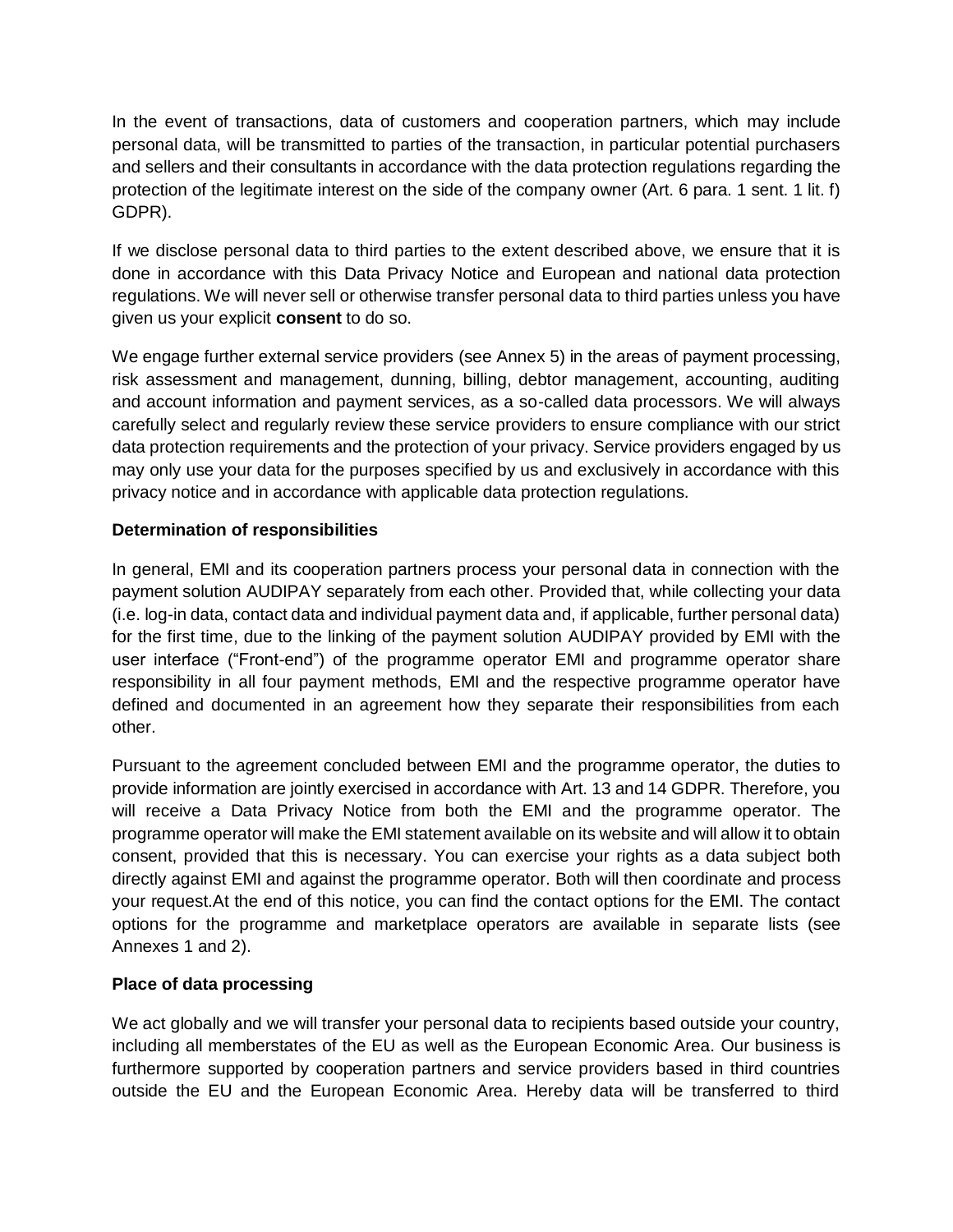countries, for which the European Commission may not have determined the adequacy of the level of protection yet and which therefore do not necessarily ensure a level of data protection in accordance with the GDPR. Such transfer of data is secured in accordance with the legal provisions by sufficient guaranties, in particular through effective contractual provision to ensure an adequate data protection level.

If you access our services from outside the EU or the European Economic Area, your data may be transferred to and stored by cooperation partners or external service based in the country you accessed our service from. Provided that the respective country is a third country, whose data protection level has not been certified by the EU yet, we have contractual protection clauses in place to assure an adequate data protection level.

# **Term of data processing and data retention**

We will only store your data for as long as it is necessary to perform the contract concluded with you, to process the payment service or due to mandatory statutory retention obligations. If we need to retain your data after the fulfilment of the contract, for example to comply with the requirements of the Money Laundering Act or accounting regulations, we will store your data only for as long as it is required by law for the respective purpose. If your data is no longer required for the purposes stated in this agreement, we will automatically delete it. This applies in particular if you unsubscribe from your customer account, as far as we are not legally obligated or entitled to store your data for a longer period. The data we process will be stored for the period stated below and will be deleted subsequently:

- Log-in and contact data: With the end of contract for another 5 years to prevent money laundering, possibly longer if required by law.
- Payment data: With the end of contract for another 5 years to prevent money laundering, possibly longer if required by law.
- Usage data: With the end of contract for another 5 years to prevent money laundering, possibly longer if required by law.
- Data with tax relevance: 10 years.

# **Rights of data subjects**

Upon request, you have the right to obtain information about the data we have stored about you, for example, to check what information we store about you and the purpose for which it is processed. Easily and at any time, you can request an excerpt from the data stored by us via the address stated under "contact" or via an online contact option specified there. The application for the excerpt with the data stored by us is, of course, free of charge.

You further have the right to receive the personal data provided by you and related to you in a common, structured and machine-readable format and the right to transmit this data to other parties without any barrier. As far as this is technically feasible, you can furthermore demand that we transmit the data to another controller.

At any time, you also have the right to contact the relevant regulatory authority.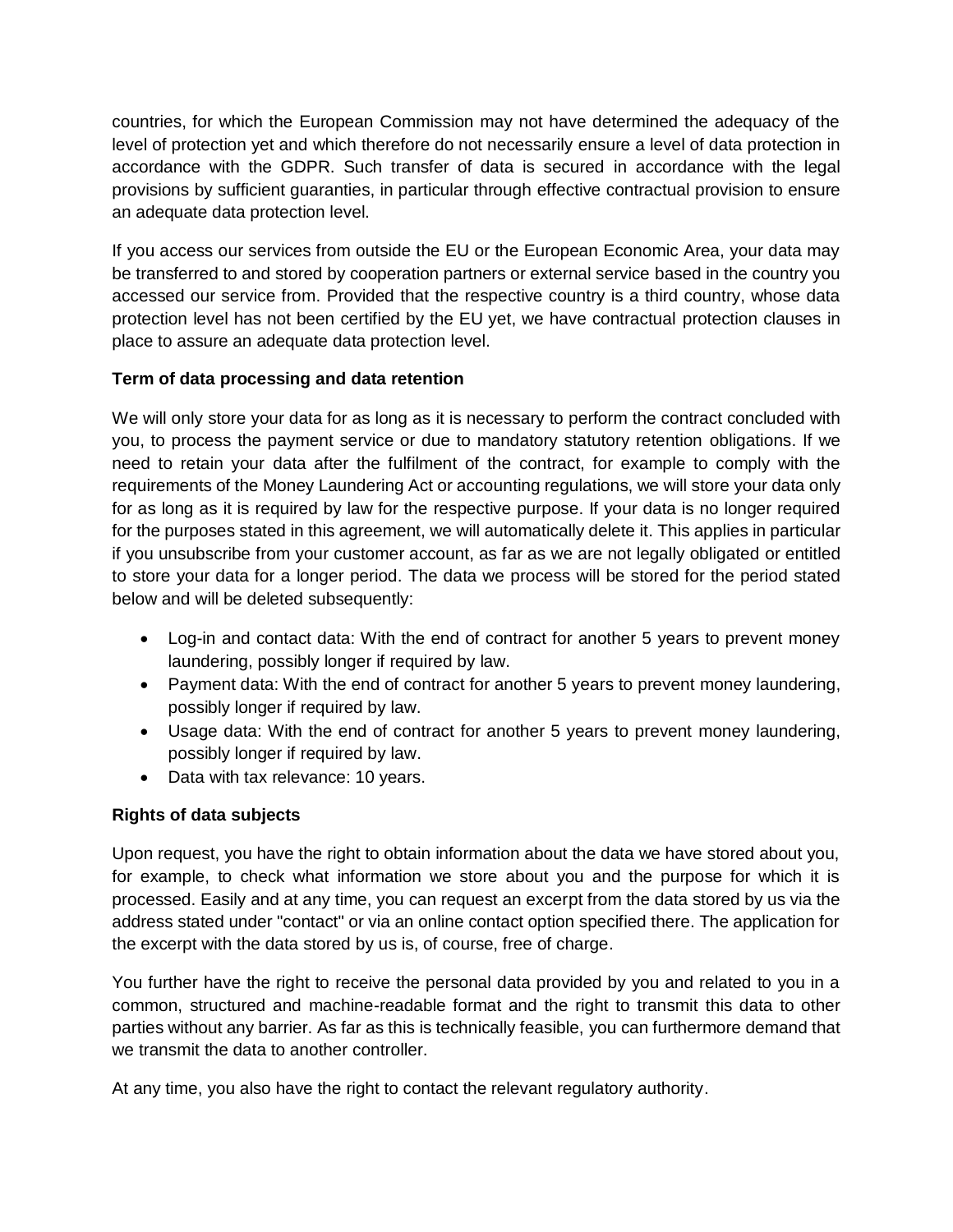National Commission for Data Protection, Grand Duchy of Luxembourg – CNPD

15, Boulevard du Jazz

L-4370 Belvaux,

https://cnpd.public.lu.html

and any other supervisory authority of another member state to complain about data protection concerns.

You furthermore have the right to request that we correct inaccurate data about you and, if applicable, to request the deletion of data or the restriction of its processing. If you request the correction or deletion of your personal data or restriction of its processing, we will handle your request and arrange the correction, deletion or restriction of processing, to the extent this is required by the applicable data protection law, for instance when data is incorrect or incomplete.

In particular, we will comply with your request to delete your personal data, as long as it is no longer required for the purpose for which it was collected and if storing it is not required by law or if it is not required to establish, exercise or defend legal claims. Provided that the cooperation of a cooperation partner is required, we have ensured through agreements with cooperation partners such as the programme operator, marketplace operators, acceptance points and other third party companies that a correction, deletion and restriction of collected data can take place in accordance with the applicable data protection provisions. A correction or deletion of your data as well as the restriction of the processing of your data can be requested easily and at any time via the address stated under "contact" or an online contact option specified there.

With regard to the initial collection of your data in the course of a registration, you can also excercise the aforementioned rights as a data subject with respect to the programme / marketplace operator.

We would like to point out that as an Electronic Money Institution we are subject to specific legal obligations that do not allow us to delete certain information on demand. These obligations result from tax, banking and money laundering law as well as from accounting regulations and consumer law. However, we may block your data and thereby prevent processing for purposes other than those prescribed by law.

# **Contact**

The Volkswagen Payments S.A., located at 19-21, route d'Arlon, L-8009 Strassen, Luxembourg, is a company incorporated under Luxembourg law, registered in the Luxembourg Trade Register under number B 215079.

You can contact us as follows:

Volkswagen Payments S.A.

19-21 route d'Arlon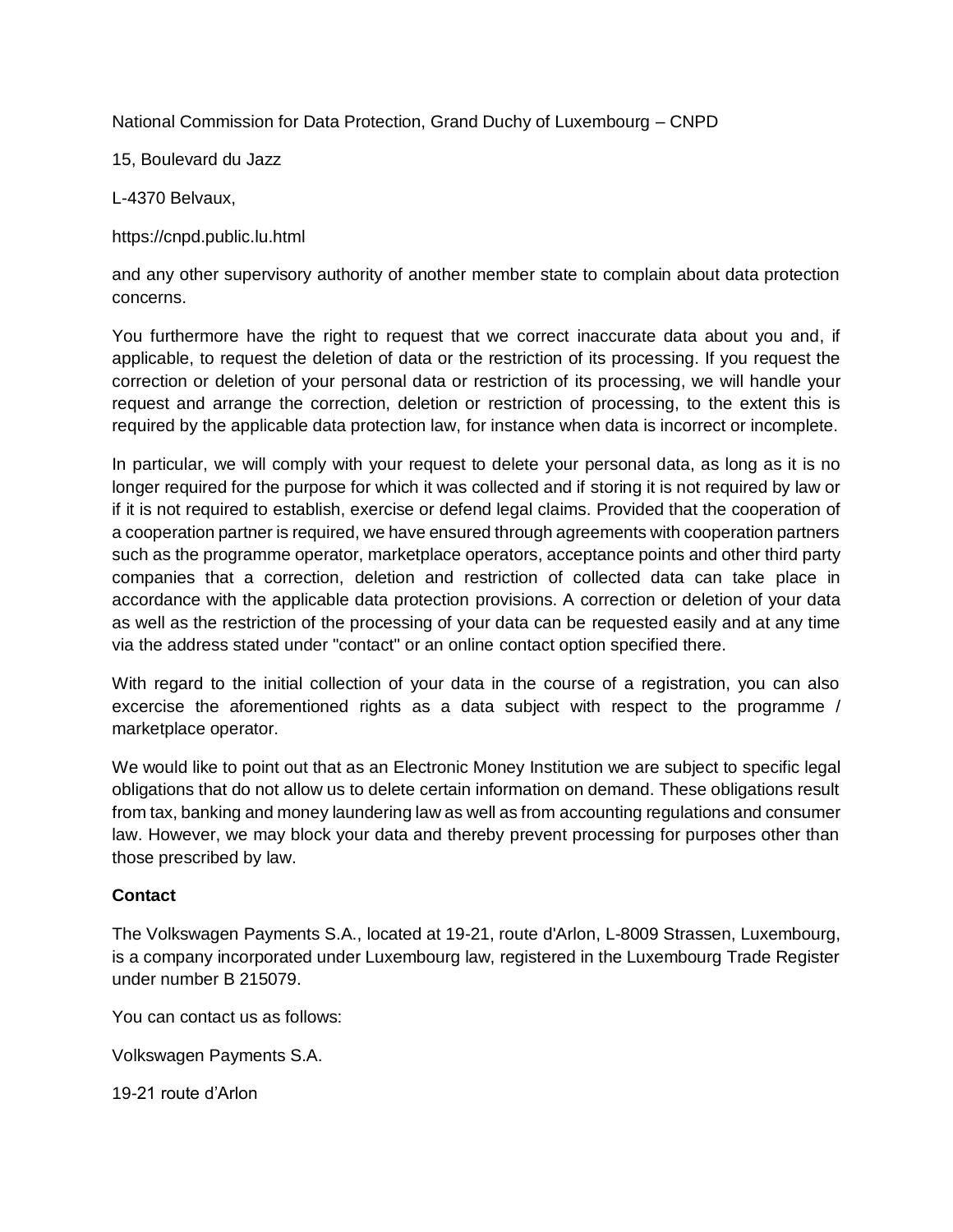Serenity Building – Bloc D

L-8009 Strassen

Luxembourg

Our data protection officer (s) can contact you as follows:

Volkswagen Payments S.A.

19-21 route d'Arlon

Serenity Building – Bloc D

L-8009 Strassen

Luxembourg

E-Mail: DataProtectionVWFSLUX@vwfs.com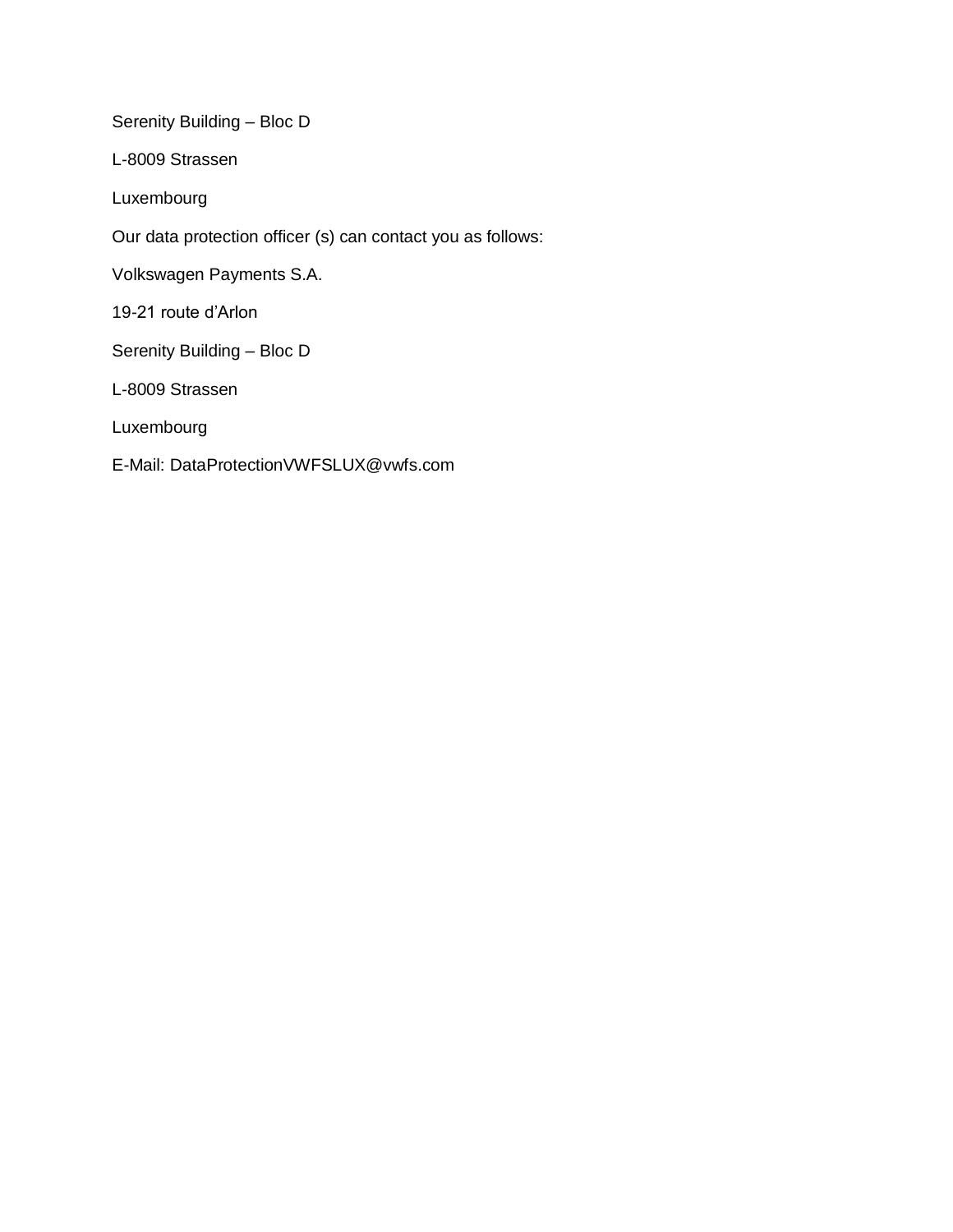# **Annex to the Data Privacy Notice**

#### **Annex 1: Programme Operator**

AUDI AG Auto-Union-Straße 1 85045 Ingolstadt Germany https:/[/www.audi.de](http://www.audi.de/)

#### **Annex 2: Marketplace Operators**

AUDI AG Auto-Union-Straße 1 85045 Ingolstadt Germany https:/[/www.audi.de](http://www.audi.de/)

Porsche Austria GmbH & Co OG Louise-Piëch-Straße 2 / Postfach 164 5020 Salzburg Austria https:/[/www.audi.at](http://www.audi.at/)

D' Ieteren N. V. Rue du Mail 50 1050 Brüssel Belgium https:/[/www.fr.audi.be](http://www.fr.audi.be/)

Porsche BG EOOD Business Park Sofia, Mladost 4, Building 7B, Floor 4 1766 Sofia Bulgaria https:/[/www.audi.bg](http://www.audi.bg/)

Domingo Alonso, S.L.U. Avda. Pintor Felo Monzón 34 35019 Las Palmas de Gran Canaria Spain https:/[/www.audicanarias.com](http://www.audicanarias.com/)

K Auto Oy Tikkurilantie, 123 / P.O. Box 140 01530 Vantaa Finland https:/[/www.audi.fi](http://www.audi.fi/)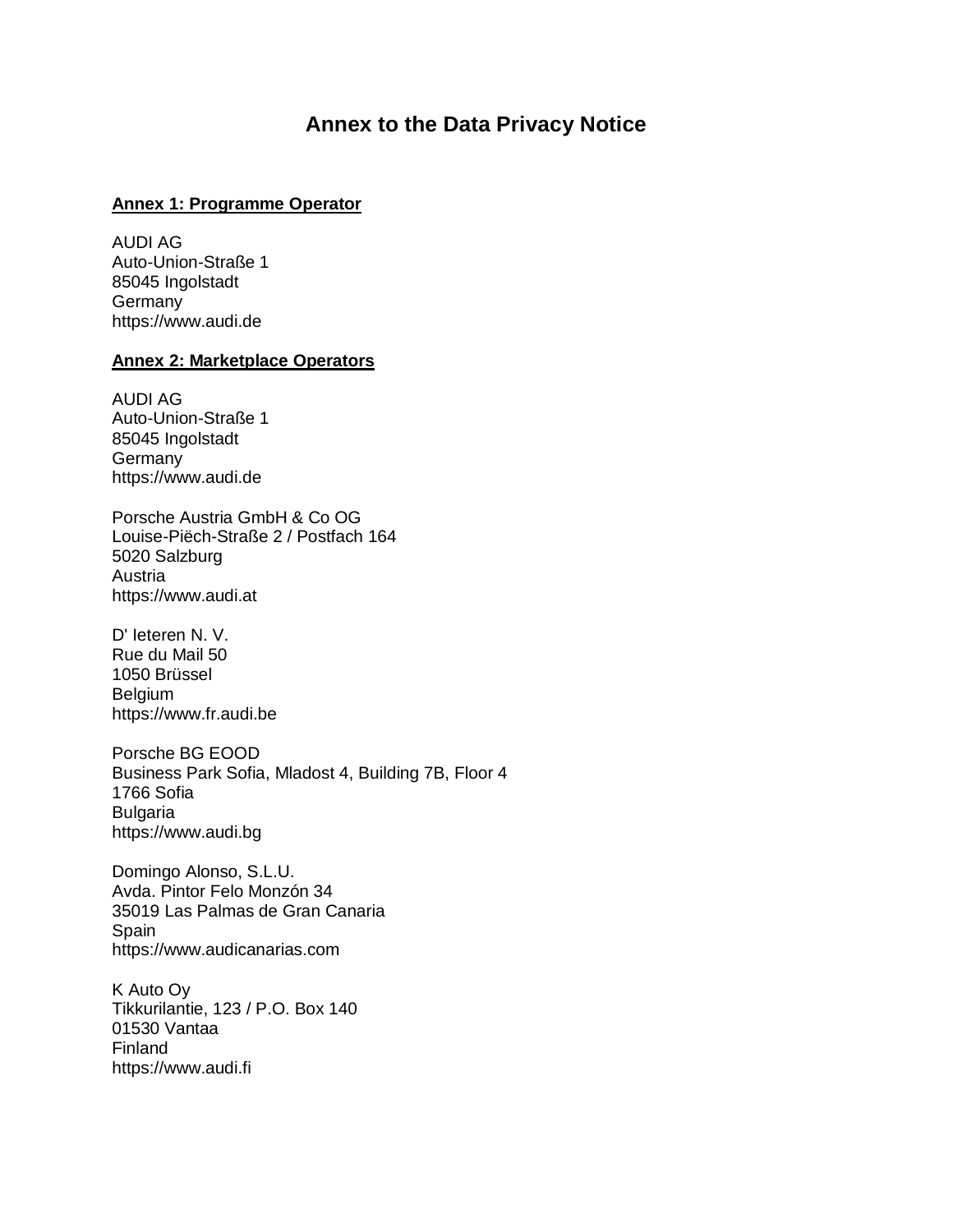Volkswagen Group France 11 Avenue de Boursonne 02600 Villers-Cotterêts France https:/[/www.audi.fr](http://www.audi.fr/)

Kosmocar S. A. Vouliagmenis Ave., 566 16452 Athens Greece https:/[/www.audi.gr](http://www.audi.gr/)

Porsche Hungaria Kft. Fáy u. 27. 1139 Budapest **Hungary** https:/[/www.audi.hu](http://www.audi.hu/)

Volkswagen Group Ireland Limited Liffey Valley Office Campus / Block C D22CF60 Dublin Ireland https:/[/www.audi.ie](http://www.audi.ie/)

Volkswagen Group Italia S.P.A. Viale G. R. Gumpert, 1 / Casella Postale 184 37137 Verona Italy https:/[/www.audi.it](http://www.audi.it/)

AMAG Import AG Aarauerstrasse 20 5116 Schinznach-Bad **Switzerland** https:/[/www.amag.ch,](http://www.amag.ch/) https:/[/www.audi.ch](http://www.audi.ch/)

Møller Baltic Import SE Duntes 3 1013 Riga Latvia https:/[/www.audi.lt](http://www.audi.lt/)

Losch Import S.à r.l. 5, rue des Joncs 1818 Howald Luxembourg https:/[/www.audi.lu](http://www.audi.lu/)

Pon's Automobielhandel B.V. Zuiderinslag 2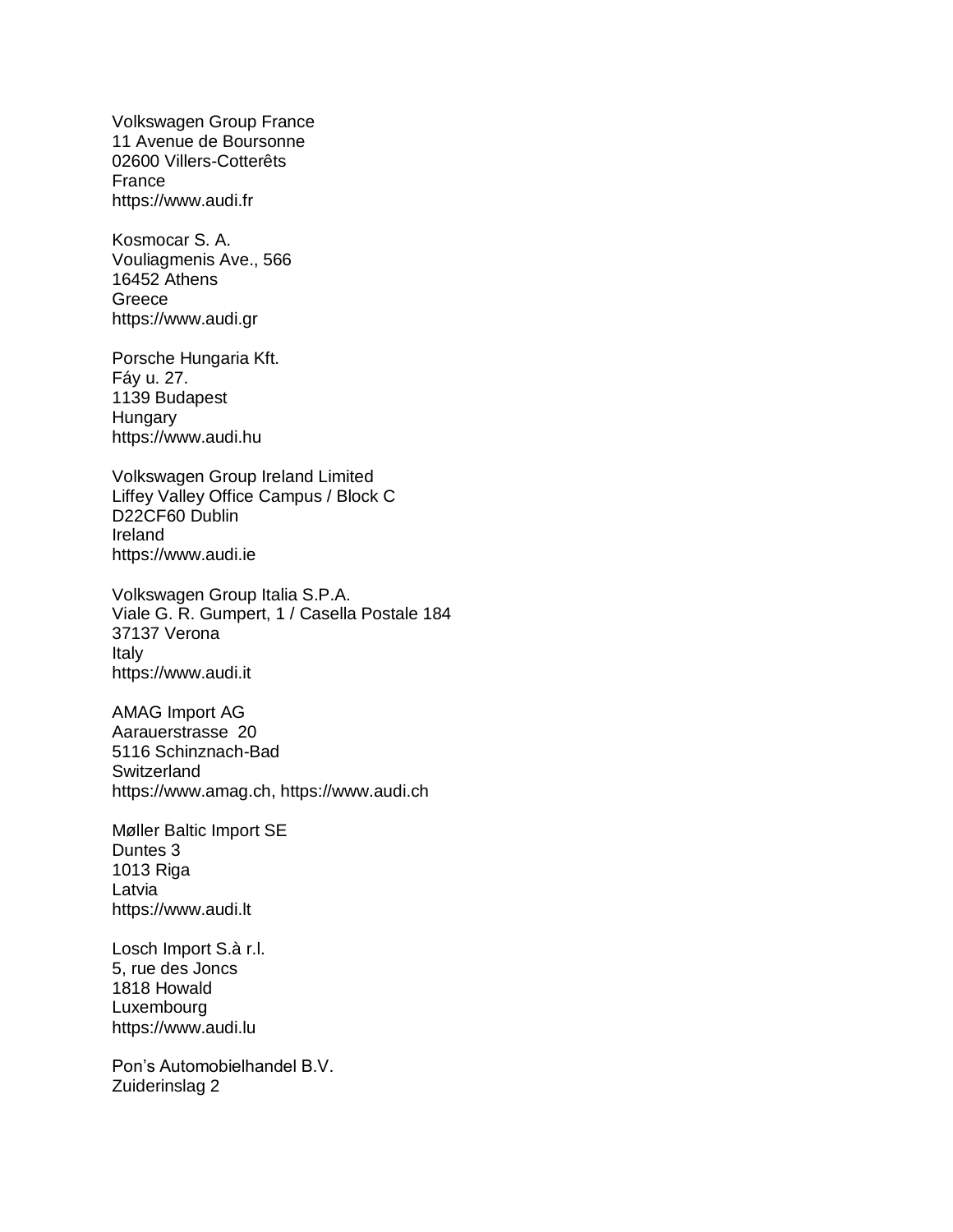3833 BP Leusden **Netherlands** https:/[/www.audi.nl](http://www.audi.nl/)

Harald A. Møller AS Frysjaveien 31 0884 Oslo Norway https:/[/www.audi.no](http://www.audi.no/)

Volkswagen Group Polska Krancowa 44 61248 Poznan Poland https:/[/www.audi.pl](http://www.audi.pl/)

Siva S.A. Apartado 9 2050 Azambuja Portugal https:/[/www.audi.pt](http://www.audi.pt/)

Porsche Romania s.r.l. Sos.Pipera-Tunari nr.2 / P.O-Box 52-95 077190 Voluntari Romania https:/[/www.audi.ro](http://www.audi.ro/)

Volkswagen Group España Distribución, S.A. Parque de Negocios Mas Blau II Calle de la Selva, 22 08820 El Prat de Llobregat Spain https:/[/www.audi.es](http://www.audi.es/)

Volkswagen Group Sverige AB. Hantverksvägen 9 15188 Södertälje Sweden https:/[/www.audi.se](http://www.audi.se/)

Volkswagen Group United Kingdom Limited Yeomans Drive / Blakelands MK14 5AN Milton Keynes United Kingdom https:/[/www.audi.co.uk](http://www.audi.co.uk/)

#### **Annex 3: Payment Service Providers**

Concardis GmbH (for credit card debits)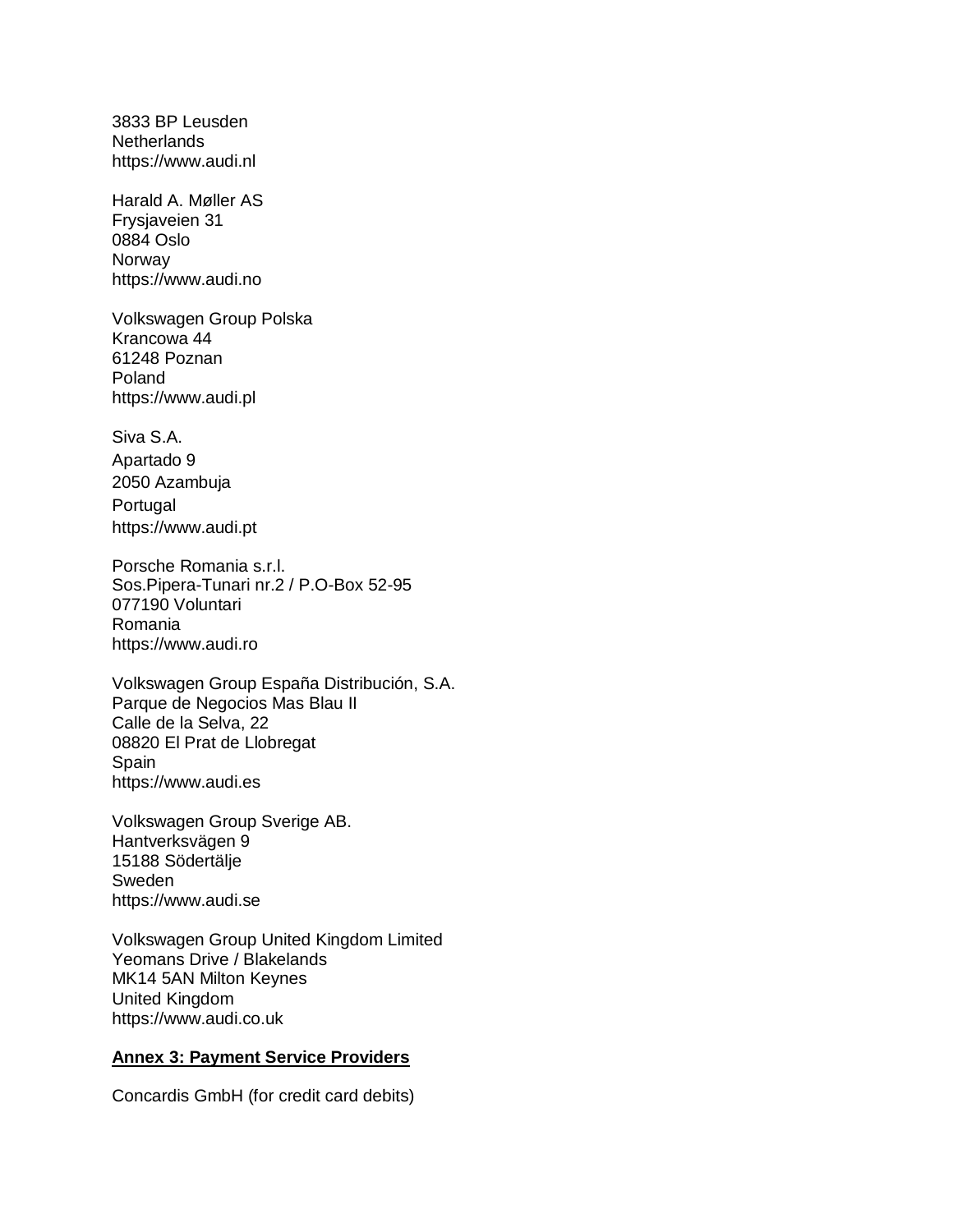Helfmann-Park 7 D – 65760 Eschborn <https://www.concardis.com/kontakt>

iDEAL by Currence Holding B.V. (for customers of iDEAL) Gustav Mahlerplein 33 -35 NL – 1082 MS Amsterdam [https://www.currence.nl/](https://www.currence.nl/en/)

Klarna (for customers of Klarna) Sveavägen 46 SE – 111 34 Stockholm <https://www.klarna.com/de/uber-uns/kontakt/>

PayPal (Europe) S.à r.l. et Cie, S.C.A. (for customers of PayPal) 22-24, Boulevard Royal L – 2449 Luxembourg <https://www.paypal.com/de/webapps/mpp/imprint>

PayU (for customers of PayU) ul. Grunwaldzka 182 60-166 Poznań <https://www.payu.pl/en/contact>

Volkswagen Bank AG (for direct debit) Schmalbachstraße 1 D – 38112 Braunschweig <https://www.volkswagenbank.de/de/privatkunden/kundenservice/kontakt.html>

#### **Annex 4: Risk Management Partner**

CRIF Bürgel GmbH Leopoldstraße 244 D – 80807 München <https://www.crifbuergel.de/de/kontakt>

#### **Annex 5: Further External Service Providers**

IDnow GmbH Auenstraße 100, D – 80469 München <https://www.idnow.io/de/>

ACI Worldwide (Deutschland) GmbH Grillparzerstrasse 18 D – 81675 München <https://www.aciworldwide.com/about-aci/contact-us>